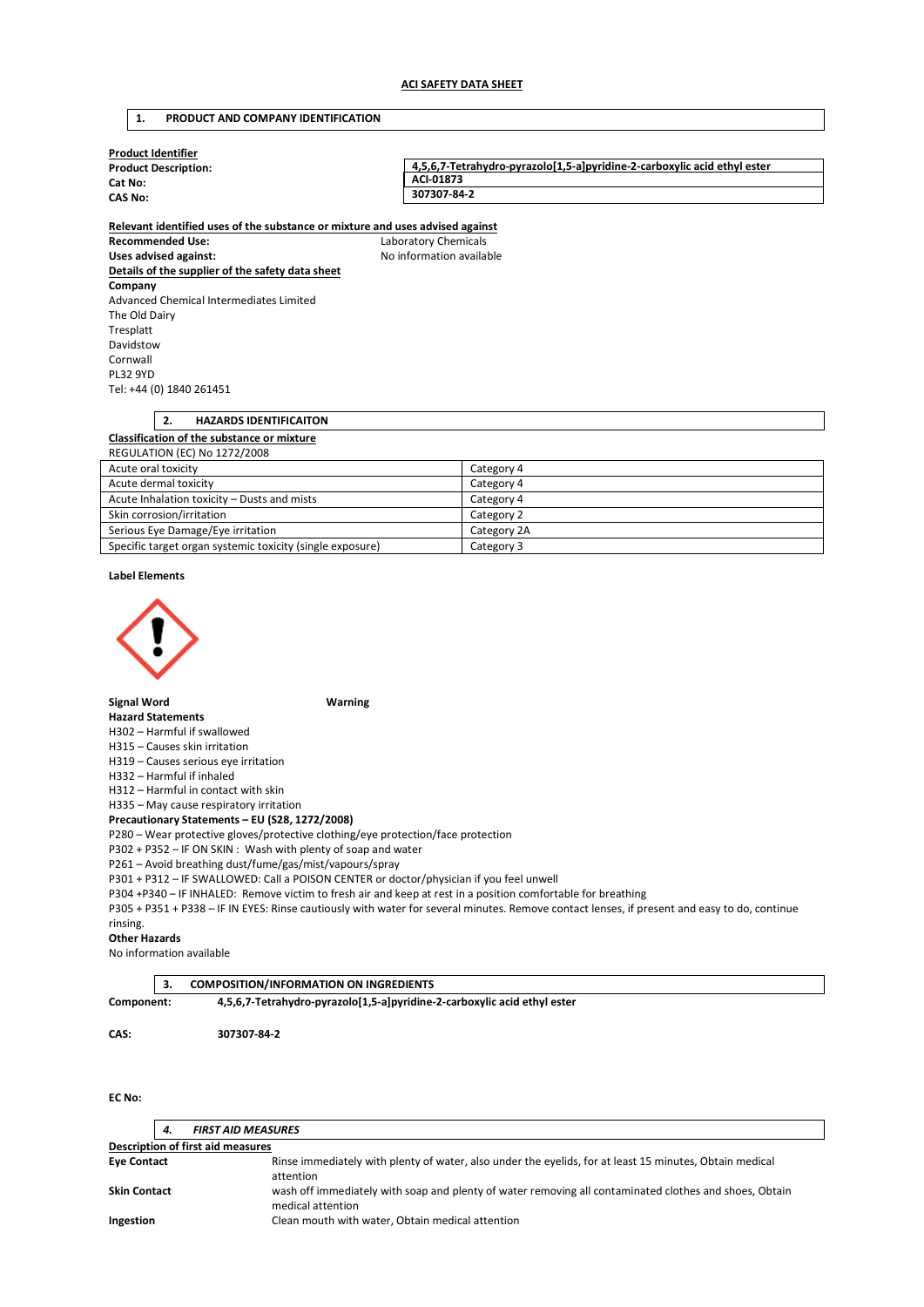**Inhalation** Remove from exposure, lie down. Move to fresh air if breathing is difficult, give oxygen if not breathg, give artificial respiration, Obtain medical attention

### **5. FIRE-FIGHTING MEASURES**

#### **Extinguishing media**

**Suitable Extinguishing Media** 

Water spray Carbon dioxide (CO2) Dry chemical foam

**Extinguishing media which must not be used for safety reasons** 

No information available **Special hazards arising from the substance or mixture** 

Thermal decomposition can lead to release of irritating gases and vapours

**Advice for fire-fighters** 

As in any fire, wear self-contained breathing apparatus pressure-demand, MSHA/NIOSH (approved or equivalent) and full protective gear.

**6. ACCIDENTAL RELEASE MEASURES** 

**Personal precautions, protective equipment and emergency procedures** 

Ensure adequate ventilation

**Environmental precautions** 

Prevent further leakage or spillage if safe to do so

**Methods and material for containment and cleaning up** 

Sweep up or spillage and collect in suitable container for disposal. Use suitable absorbent if required. Do not let this chemical enter the environment

**7. HANDLING AND STORAGE** 

## **Precautions for Safe Handling**

Avoid contact with skin and eyes. Do not breath dust. Do not breath vapours or spray mist. Do not ingest **Conditions for Safe Storage, including and incompatibilities** 

Keep in a dry, cool and well-ventilated place. Keep container tightly closed.

**8. EXPOSURE CONTROLS/PERSONAL PROTECTION** 

**Control Parameters Exposure limits Exposure limits Not applicable** . **Derived No Effect Level (DNEL)** No information available **Predicted No Effect Concentration** No information available **(PNEC)** 

**Exposure Controls Engineering Measures** Ensure adequate ventilation, especially in confined areas. Ensure that eyewash stations and safety showers are close to workstation location.

### **Personal Protective Equipment**

- 1. **Eye protection Goggles** 
	-

**2. Hand protection Protective gloves**<br> **3. Skin and body protection Wear appropriate 3. Skin and body protection** Wear appropriate protective gloves and clothing to prevent skin exposure **4. Respiratory protection** Follow the OSHA respirator regulations found in 29 CFR 1910.134 OR European Standard EN 149. Use a NIOSH/MSHA or European Standard EN 149 approved respirator if exposure limits are exceeded or if irritation or other symptoms are experienced.

**Environmental Exposure Controls No information available** 

**Hygiene Measures** Handle in accordance with good industrial hygiene practice

### **9. PHYSICAL AND CHEMICAL PROPERTIES**

| <b>Physical State</b>      | oil        |
|----------------------------|------------|
| Appearance                 | Brown      |
| <b>Boiling Point/Range</b> |            |
| <b>Melting Point/Range</b> |            |
| <b>Flash Point</b>         |            |
| <b>Molecular Formula</b>   | C10H14N2O2 |
| <b>Molecular Weight</b>    | 194.24     |
|                            |            |

### **10. STABILITY AND REACTIVITY**

**Reactivity** 

**Chemical Stability**  Stable under normal conditions **Possibility of Hazardous Reactions**  Hazardous Polymerization available No information available Hazardous Reactions **No information available Conditions to Avoid**  Incompatible products. Heat. **Incompatible Materials**  Acids, bases, strong oxidizing agents, strong reducing agents,